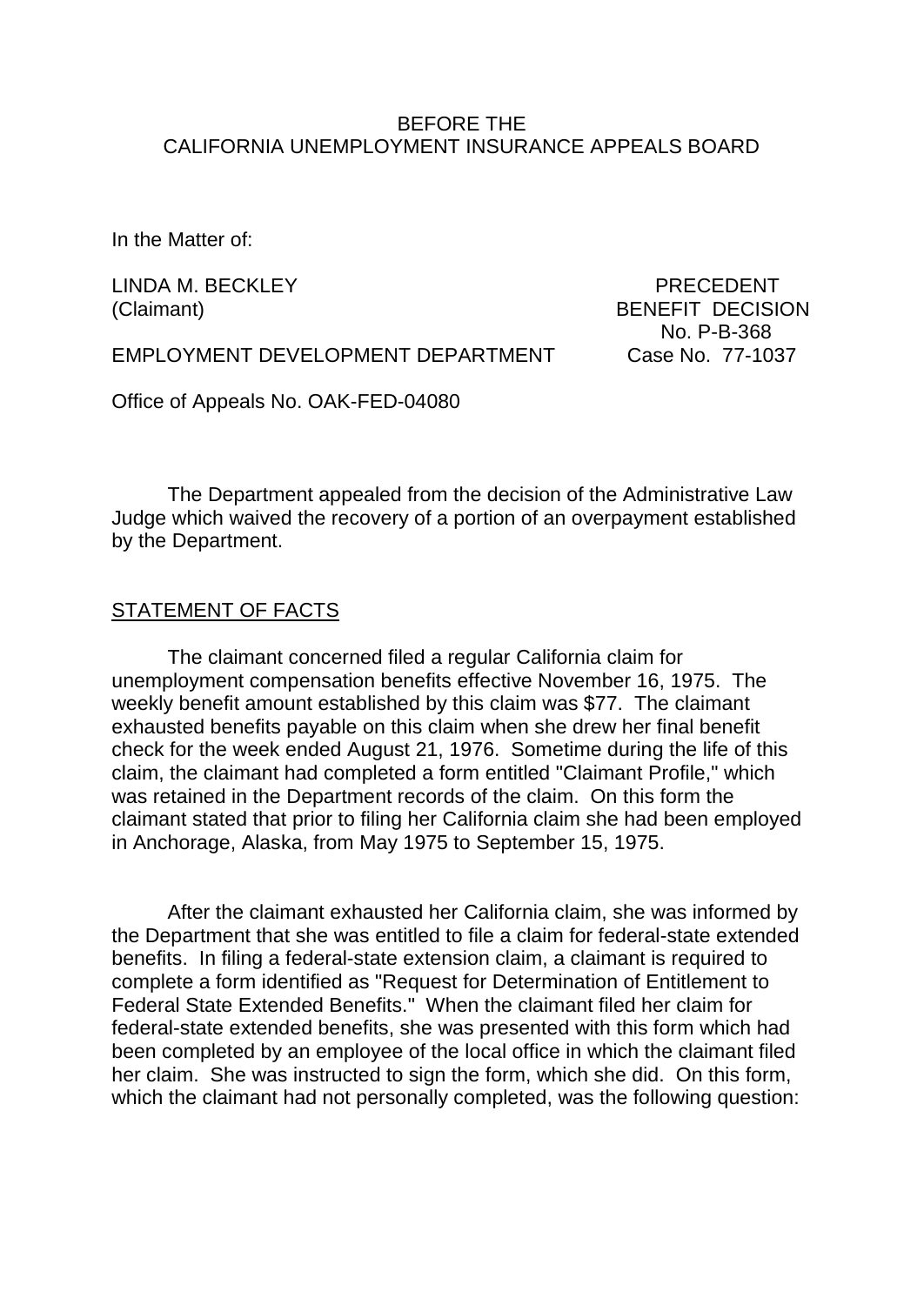"Have you had any employment in another state (including the District of Columbia and Puerto Rico), federal employment, or military service during the last 24 months?"

There were two boxes following this question entitled "Yes" and "No." The "No" box had been checked.

Subsequent to establishing the federal-state extended claim effective August 22, 1976, the claimant received seven weeks of benefits on this claim at the weekly rate of \$77, for a total of \$539. It was then discovered that the Department had overlooked the fact that the claimant had wage credits in the State of Alaska which entitled her to initiate a regular unemployment insurance claim against that state. At the request of the Department the claimant filed such claim which was backdated to August 2, 1976. This Alaskan claim provided the claimant with a maximum award of \$784 payable at the weekly rate of \$28. The claimant received \$196 from Alaska for the same period she was drawing extended benefits from the State of California.

## REASONS FOR DECISION

Under federal law a claimant who exhausts benefits on a regular unemployment insurance claim may file a claim for federal-state extended benefits if that individual is not entitled to file a regular claim for unemployment compensation benefits under the law of any other state (see Title 20, section 615.4 of the Code of Federal Regulations).

In this case the claimant was not entitled to file a claim for federal-state extended benefits effective August 22, 1976, because she had sufficient wage credits in Alaska to establish a regular claim. Thus, the benefits the claimant received on the federal-state extended claim resulted in an overpayment.

Section 1375 of the California Unemployment Insurance Code provides:

"Any person who is overpaid any amount as benefits under this part is liable for the amount overpaid unless:

(a) The overpayment was not due to fraud, misrepresentation or wilful nondisclosure on the part of the recipient, and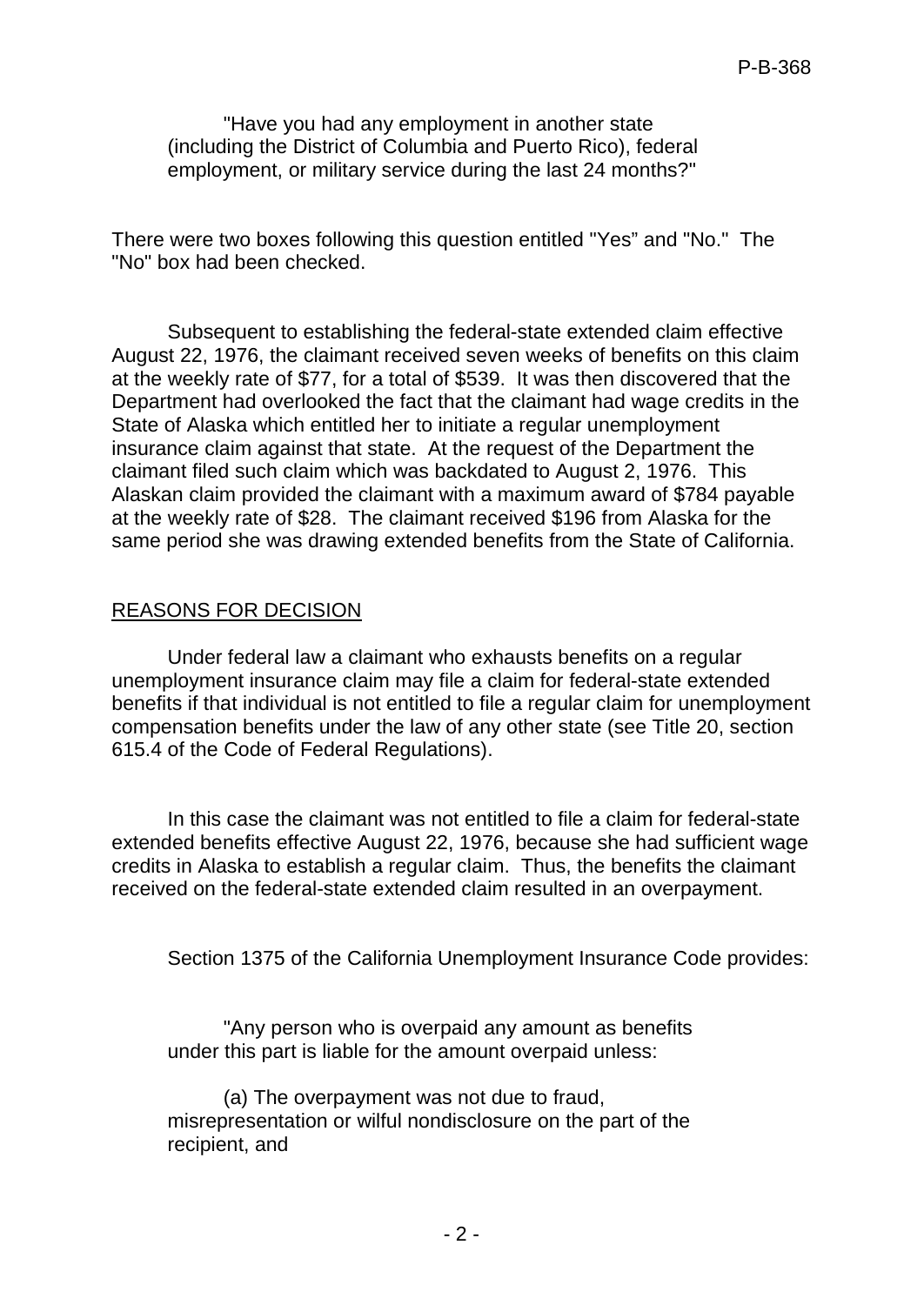(b) The overpayment was received without fault on the part of the recipient, and its recovery would be against equity and good conscience."

It is entirely clear that the overpayment which the claimant received was not due to any fraud, misrepresentation or wilful nondisclosure on her part.

What is necessary to be decided is if there was "fault" in the receipt of the overpayment and whether recovery of the amount overpaid would be against equity and good conscience.

This Board has previously held, in Miscellaneous Decision No. 360, that fault is something less than fraud, misrepresentation, or wilful nondisclosure, and implies a degree of negligence or blame attributable to the receipt of erroneous payments such as, for example, failure to disclose to the Department facts within the recipient's knowledge which were known, or should have been known, to be material in determining eligibility for benefits. Fault does not signify wilful intent or evil design; rather fault results from negligence, an error of judgment, or inadvertence due to lack of care or carelessness.

It may be contended that the claimant was at fault in not carefully reading the form she signed which established her federal-state extended claim. However, it is apparent that the claimant was advised by an employee of the Department to sign the form. She complied.

In referring to the extent to which a claimant may rely on Department representations, the California Attorney General in Opinion No. 47-144 (10 Ops. Cal. Atty Gen. 34) stated:

". . . The claimant may be wholly without advice or ill advised as to his rights when he comes into the office. To him the person behind the counter is an informed person, and he will invariably rely upon the information he is given. If that employee advises him . . . he will place credence in such advice. . . ."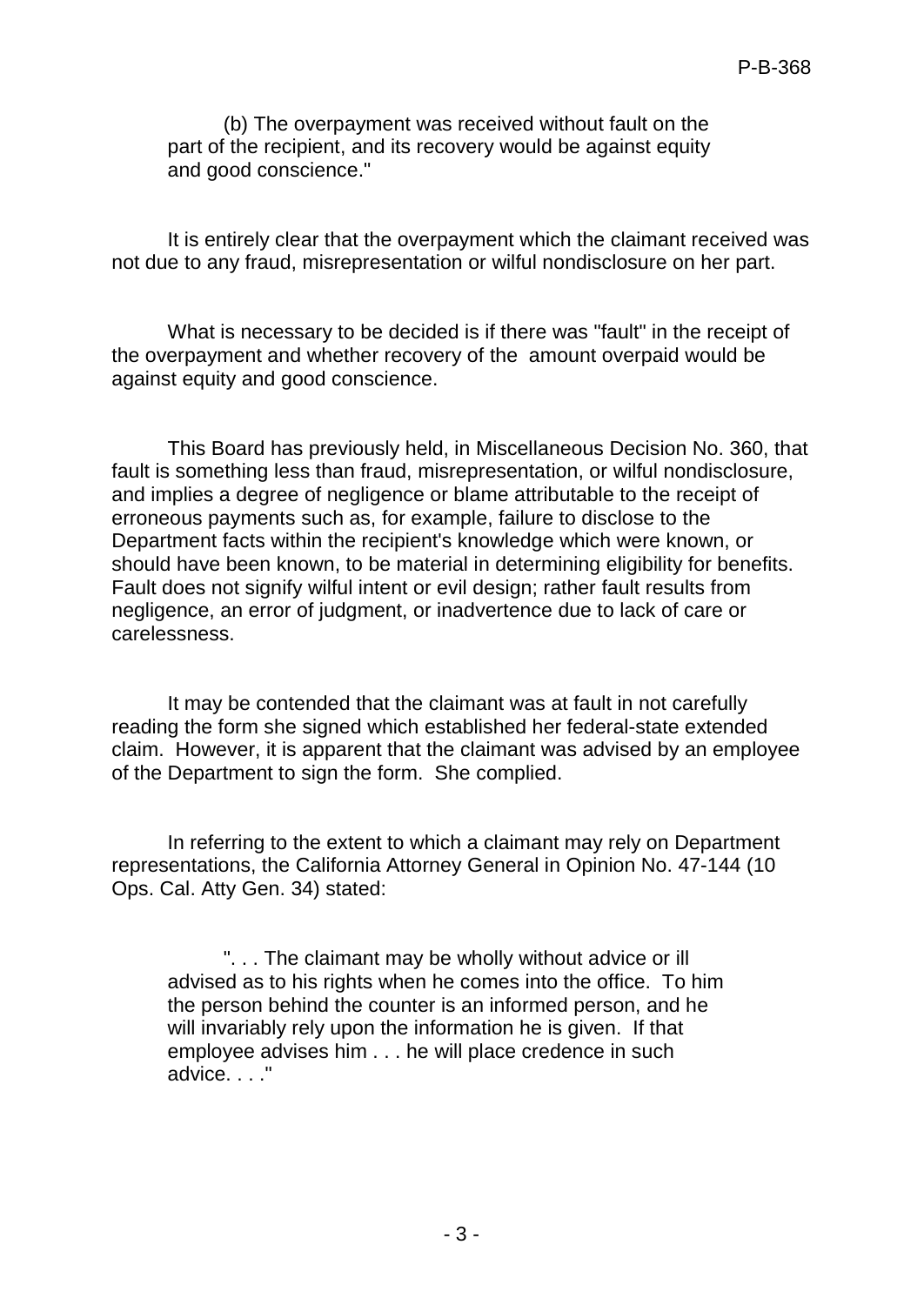In the circumstances of this case the Board does not believe that the mere fact that the claimant did not carefully and exhaustively review the completed form placed before her for signature should be regarded as "fault" in the receipt of the overpayment. It is evident that the claimant had no reason to believe that she was not entitled to the federal-state extended benefits which she received. Further, the record discloses that the Department was fully informed by the claimant of her employment in the State of Alaska. The Department knew or should have known that the claimant would be entitled to a claim for benefits based on wages earned in that state.

In short, we conclude that the claimant must be found to be without fault within the meaning of section 1375 of the code.

It is appropriate that attention now be turned to deciding whether it would be against equity and good conscience to require the claimant to repay the overpayment.

In including the phrase "equity and good conscience" in section 1375 of the code it is apparent that the legislature intended that benefits overpaid be recovered only after a careful and deliberate consideration of all of the factors leading up to the overpayment and a complete evaluation of the results to the claimant in imposing recovery of the overpayment. The California Supreme Court in Gilles v. Department of Human Resources Development (1974), 11 Cal. 3d 313; 113 Cal. Rptr 374, considered specifically the phrase "equity and good conscience." In that case the claimant had been put on notice that benefits he received could at a future time be considered to be benefits overpaid. The court stated:

"Section 1375, however, says nothing of notice, but enunciates a standard of 'equity and good conscience" - language of unusual generality. Such broad terms necessarily anticipate that the trier of fact, instead of attempting to channelize his decision within rigid and specific rules, will draw upon precepts of justice and morality as the basis for his ruling. Thus the language of section 1375 impliedly rejects the notion that the board can establish a rule which focuses decision upon a single narrow issue such as notice; it involves a panoramic vision that encompasses all factors which might persuade an individual -- or a government -- of good conscience to forego recoupment of moneys previously paid.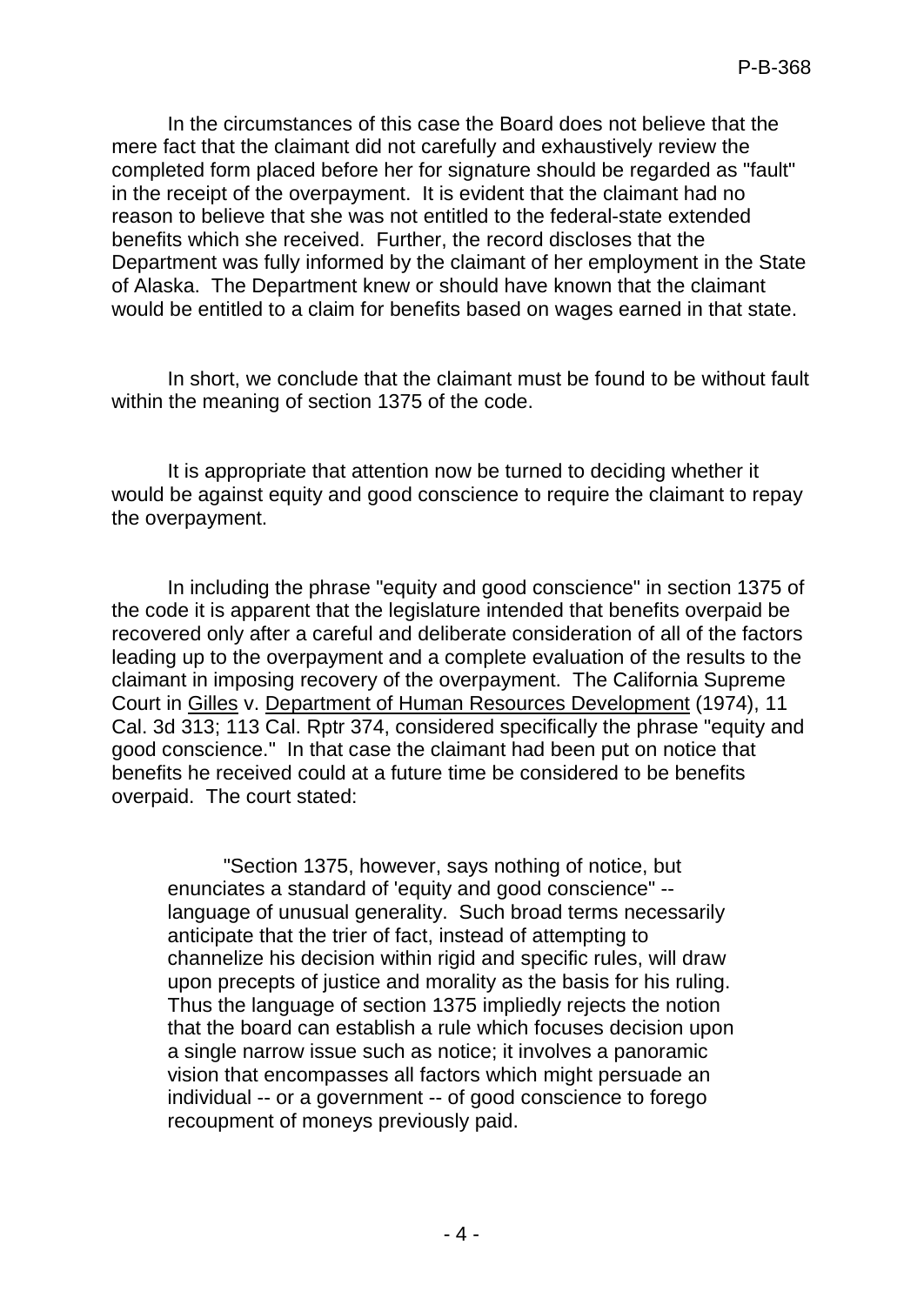"Notice is indeed one relevant factor, since a claimant who receives timely warning that he may be called upon to repay benefits cannot blindly assume no such obligation will be imposed. But to hold that notice, and notice alone, serves as the measure of the chancellor's conscience distorts the enactment. A person of 'equity and good conscience,' we believe, would additionally consider such matters as the cause of the overpayment, whether the claimant received only normal unemployment benefits or some extra duplicative benefit, whether the claimant changed his position in reliance upon receipt of the benefit, and whether recovery of the overpayment, by imposing extraordinary hardship on the claimant, would tend to defeat the objectives of the Unemployment Insurance Code."

Applying these principles to the facts in this case, it is apparent that the overpayment was occasioned by the error of the Department. It is also clear that a portion of the overpayment received by the claimant represented duplicate benefits received from California and Alaska. In short, the \$196 received by the claimant from Alaska while she was drawing unemployment insurance benefits from California was duplicative of compensation received.

Under the California Unemployment Insurance Code a claimant's weekly benefit amount is based upon wages earned during the base period of the claim and when the weekly benefit amount is correctly computed the claimant is entitled to no more than that amount during her weeks of eligibility while unemployed. The laws of other states compute weekly benefit amounts in much the same manner. Thus, if a claimant receives benefits from two states for the same week of unemployment, that claimant has received duplicate benefits to which, under the law, he or she is not entitled. To permit the claimant to retain such duplicate benefits, in circumstances where, as here, there would be no extraordinary hardship, would be manifestly unjust. Thus, it would be against equity and good conscience to permit the claimant to retain duplicate benefits involved herein. This does not mean, of course, that the claimant in this instance who received duplicate benefits through no fault of her own would be required to repay the total amount of benefits received, but rather should be obligated to repay that portion of the total amount received which represents duplication. Accordingly, it is concluded that the \$196 received from Alaska was a duplicate of benefits received from California and should be recouped. However, in the Board's view the \$343 balance of the overpayment if recovered would ". . . tend to defeat the objectives of the Unemployment Insurance Code," and would be against equity and good conscience.